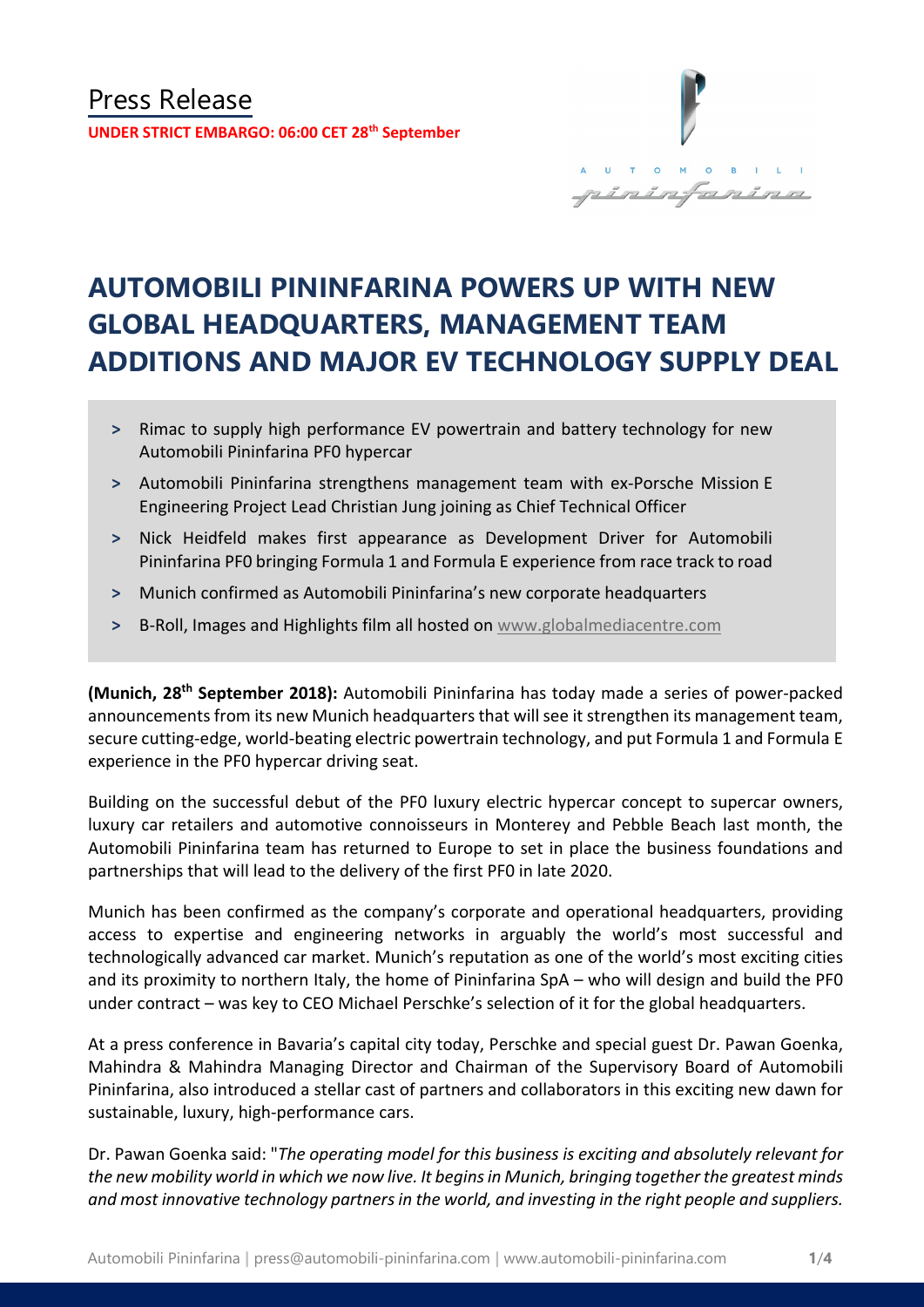# Press Release

*This will ensure Automobili Pininfarina delivers on its promise to develop a range of beautiful, technically advanced, zero emissions, luxury cars befitting the Pininfarina brand. PF0 is the first result of this teamwork and will be a benchmark in the new EV hypercar arena."*

Perschke said: *"Today marks a significant step for the launch of a range of Pininfarina-branded cars and for PF0, which will be the most powerful Italian-built sports car in history – and the first luxury hypercar to be conceived in Germany. We have developed a sophisticated brief to deliver a groundbreaking all-electric hyper GT car to clients from 2020, and now we are curating the partners and suppliers to deliver this dream. The results will be electrifying for owners of Automobili Pininfarina cars in the future!"*

## **Technical partnership confirmed with Rimac**

As electrification becomes both a genuine powertrain performance option and a necessary engineering solution for the modern world, Automobili Pininfarina has secured a unique technical partnership with Rimac to provide battery and drivetrain expertise, software and hardware.

Having started his company as an innovative and cutting-edge supplier of electric powertrain products less than ten years ago, Mate Rimac and his team have made significant steps into the automotive establishment, supplying electric power to a number of global sports and supercar brands. The contract with Automobili Pininfarina marks a significant step for both parties, as Automobili Pininfarina secures an innovative, successful and highly proficient technical partner, whilst Rimac secures their first series production automotive supply contract.

Mate Rimac said: *"We are very excited about this challenge. Combining Rimac values – technology, innovation and performance with the heritage, history and Italian design of Automobili Pininfarina makes a perfect synergy for an exciting new hypercar – the PF0. This partnership is a big milestone for both companies and we are looking forward to bringing this incredible machine to life together."* 

## **Dr. Christian Jung and Dr. Peter Tutzer join Automobili Pininfarina**

As Automobili Pininfarina begins the countdown to delivery of the world's first luxury electric hypercar in 2020, its Management Team has been strengthened further with the appointment of Christian Jung as Chief Technology Officer. In addition, Peter Tutzer joins the business as PF0 Senior Technical Advisor.

Jung joins as Chief Technical Officer having risen through the ranks of BMW Group in Germany and the USA, and Porsche AG. Jung moves from California where he has been based for about one and a half years, most recently as Faraday Future's Senior Director of Electrical Engineering and Platform Strategy. Before that he was Porsche's Director for E-Mobility Systems Design and a leading part of the initial project lead team for the Mission E and additional electrification projects.

Holding a PhD in mechanical engineering, Peter Tutzer has more than 35 years' experience in the automotive industry. Peter began his career at Porsche, where he was ultimately appointed as Chief Engineer for the company's race car programme. Peter then joined Pagani where he was responsible for the chassis, vehicle layout and packaging of the Pagani Zonda before joining Bugatti where he played an integral role in the engineering and development of the Bugatti Veyron. Responsible for the complete car layout – packaging and integration of chassis and aerodynamics –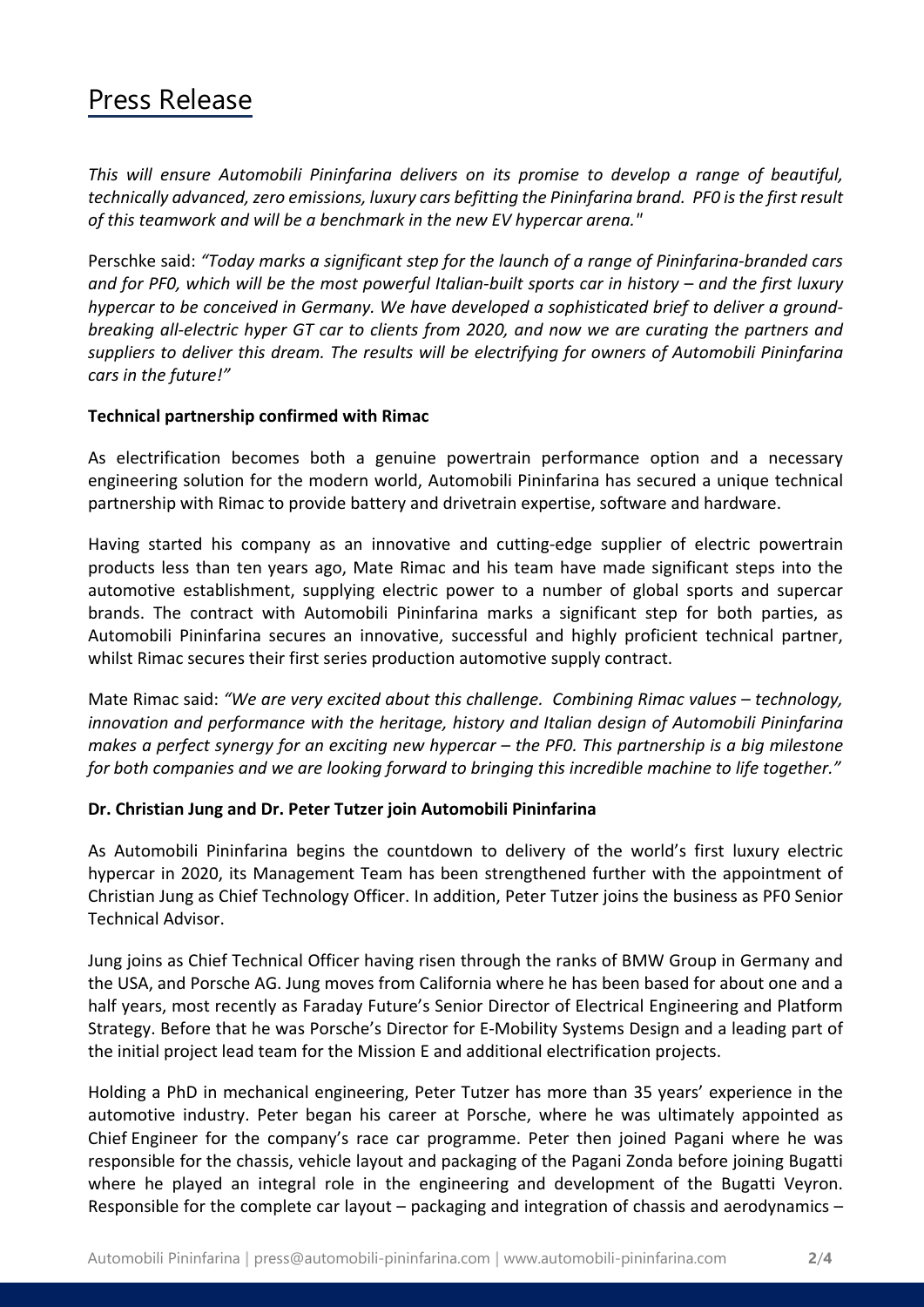# Press Release

he also managed the complete car test and development programme. Peter has also held the role of Technical Director at Lotus Cars and, most recently, held the position of Chief Technical Officer at Thunder Power EV.

### **Nick Heidfeld confirms new role as Automobili Pininfarina Development Driver**

Kickstarted by winning all major Junior Championships such as F3 and F3000, Nick Heidfeld now has an accumulated experience of 20 years in top-level Motorsport. This includes a successful Formula One Career spreading over 183 races, class wins at the famous 24h of Le Mans sportscar-race and the unprecedented achievement of podium appearances in four different race categories at the illustrious Monaco Grand Prix. He has been part of the all-electric Formula E Championship since its inception and has helped Mahindra Racing grow into a winning team over the last three seasons, prior to confirming his role as an integral member of the Automobili Pininfarina team.

#### **Ends**

# **PRESS CONTACTS**

(M) +44 (0) 7464 039401 (M) +49 (0) 17841 16025 Email: d.connell@automobili-pininfarina.com Email: [l.rubino@automobili-pininfarina.com](mailto:l.rubino@automobili-pininfarina.com)

Dan Connell – Chief Brand Officer Luca Rubino – Head of Digital Communications

## **For more information and media kit, please visit [www.automobili-pininfarina.com](http://www.automobili-pininfarina.com/)**

#### **Editor's notes**

Automobili Pininfarina is based in operational headquarters in Munich, Germany, with a team of experienced automotive executives from luxury and premium car brands. Designed, developed and produced in Germany and Italy, all models will be sold and serviced in all major global markets under the brand name Pininfarina. The new company aims to be the most sustainable luxury car brand in the world.

The company is a 100 per cent Mahindra & Mahindra Ltd investment and has been named Automobili Pininfarina following the signing of a trademark licence agreement between Pininfarina SpA and Mahindra & Mahindra Ltd. Pininfarina SpA will take an influential role in supporting design and production capacities based on their unique almost 90-year experience of producing many of the world's most iconic cars.

Anand Mahindra, Chairman, Mahindra & Mahindra, Paolo Pininfarina, Chairman of Pininfarina SpA, and Dr Pawan Goenka, Chairman, Mahindra Racing, launched the new car brand with Michael Perschke, CEO Automobili Pininfarina at the Rome Formula E race on 13th April 2018. Mahindra has quickly built up experience of cutting-edge 'race-to-road' sustainable highperformance technological innovation having competed in every Formula E race since the world's most innovative motor racing series began in 2013.

Automobili Pininfarina will combine this 'in-house' expertise in partnership with some of the world's leading automotive design and engineering suppliers to support its aggressive targets for performance and market launch in late 2020.